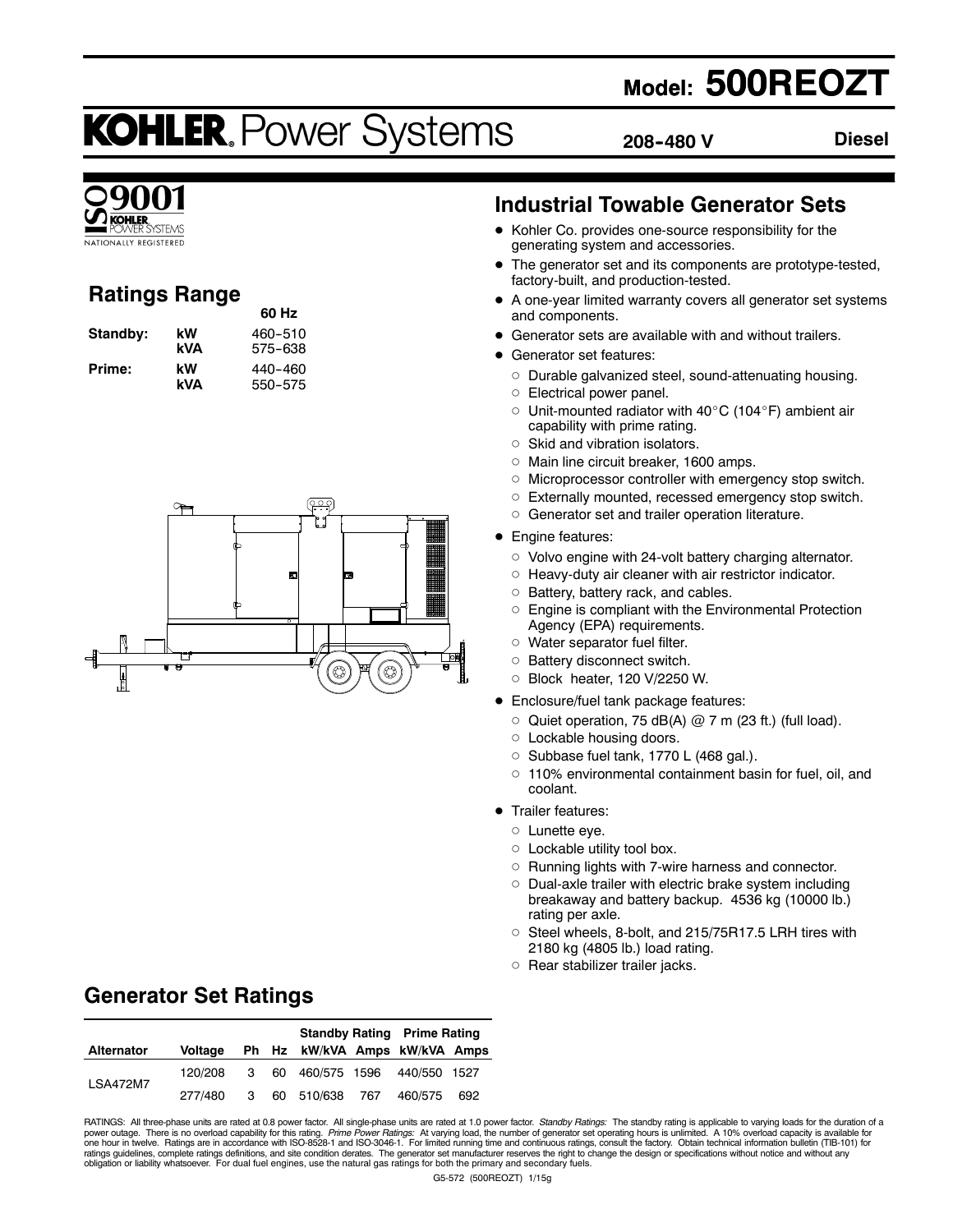# **Alternator Specifications**

- $\bullet$  NEMA-MG21, UTE NF C51.111, VDE 0530, BS 4999, CSA standards compliance for temperature rise and motor starting.
- Self-ventilated and dripproof construction.
- $\bullet$  Windings are vacuum-impregnated with epoxy varnish for dependability and long life.
- Superior voltage waveform from a two-thirds pitch stator and skewed rotor.

| <b>Specifications</b>                       | <b>Alternator</b>      |
|---------------------------------------------|------------------------|
| Manufacturer                                | Leroy Somer            |
| Type                                        | 4-Pole, Rotating-Field |
| Exciter type                                | Shunt                  |
| Leads: quantity, type                       | 12. Reconnectable      |
| Voltage regulator                           | Solid State, R230      |
| Insulation:                                 | <b>NEMA MG1</b>        |
| Material                                    | Class H                |
| Bearing: quantity, type                     | 1. Sealed              |
| Coupling                                    | Direct                 |
| Voltage regulation, no-load to full-load    | ±0.5%                  |
| Direct axis subtransient reactance (X"d), % | 13.2                   |

# **Application Data**

### **Engine**

| Volvo                               |
|-------------------------------------|
| <b>TAD1641GF</b>                    |
| 4-Cycle, Turbocharged               |
| 6 Inline                            |
| 16.12 (983.7)                       |
| $144 \times 165$ (5.7 $\times$ 6.5) |
| 16.5:1                              |
| 594 (1949)                          |
| 1800                                |
| 565 (757)                           |
|                                     |
| Chromium-Silicon Steel              |
| <b>Stainless Steel</b>              |
| Electronic                          |
| <b>ISO 5%</b>                       |
| ±2.5%                               |
| Dry                                 |
|                                     |

## **Engine Electrical**

| <b>Engine Electrical System</b>                   |           |
|---------------------------------------------------|-----------|
| Battery charging alternator:                      |           |
| Ground (negative/positive)                        | Negative  |
| Volts (DC)                                        | 24        |
| Starter motor rated voltage (DC)                  | 24        |
| Battery, recommended cold cranking<br>amps (CCA): |           |
| Quantity, CCA rating each                         | Two, 1000 |
| Battery voltage (DC)                              | 12        |

#### **Fuel**

Ē,

| Fuel System                  |            |
|------------------------------|------------|
| Max. fuel flow, Lph (gph)    | 190 (50.2) |
| Fuel prime pump              | Manual     |
| Recommended fuel             | #2 Diesel  |
| Fuel tank capacity, L (gal.) | 1770 (468) |
|                              |            |

### **Lubrication**

| Lubricating System                    |                      |
|---------------------------------------|----------------------|
| Type                                  | <b>Full Pressure</b> |
| Oil pan capacity, L (gt.)             | 42 (44.4)            |
| Oil pan capacity with filter, L (qt.) | 48 (50.7)            |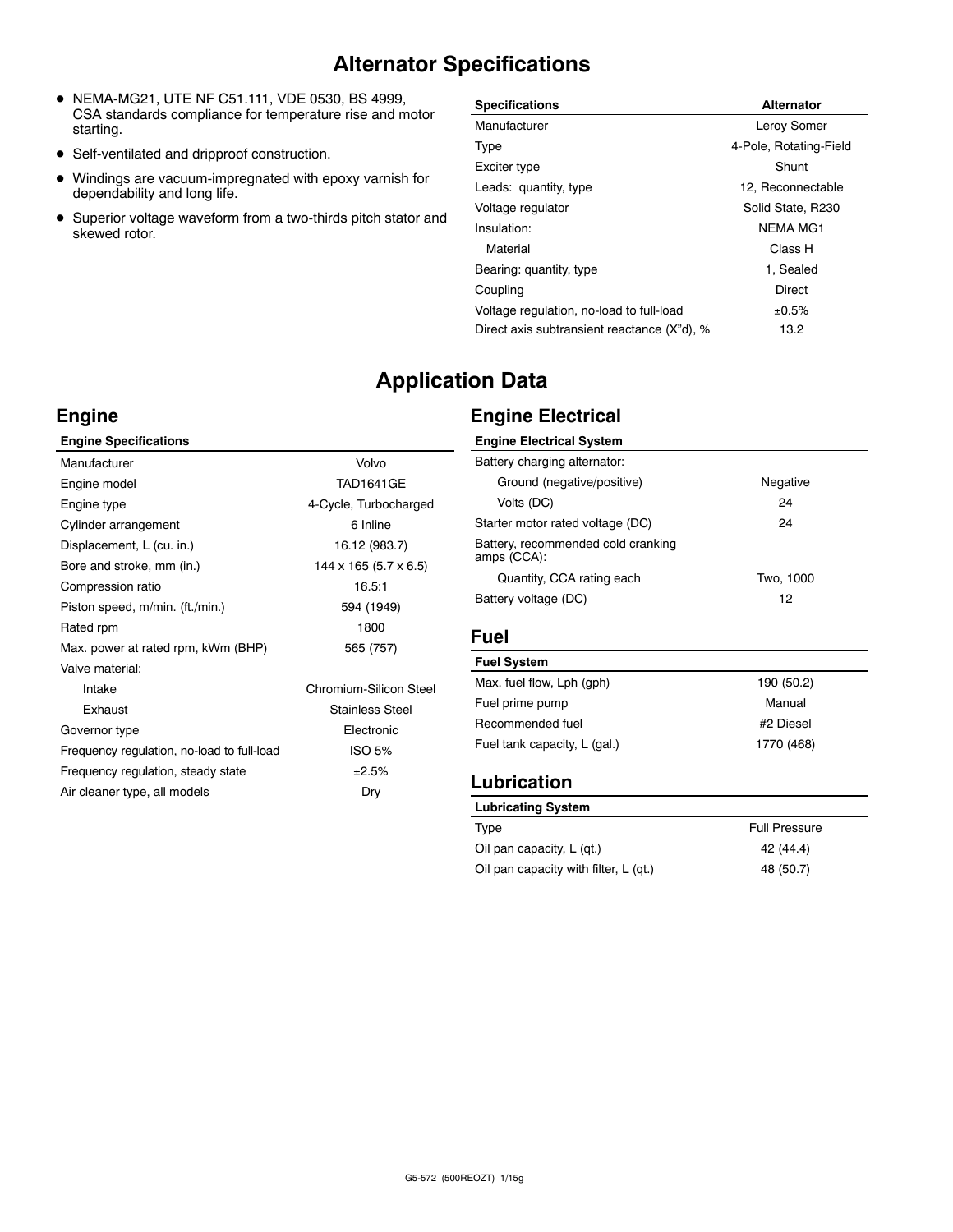# **Application Data**

#### **Operation Requirements**

| <b>Fuel Consumption</b>     |                     |
|-----------------------------|---------------------|
| Diesel, Lph (gph) at % load | <b>Prime Rating</b> |
| 100% (of the prime rating)  | 120.73 (31.9)       |
| 75% (of the prime rating)   | 88.79 (23.5)        |
| 50% (of the prime rating)   | 59.78 (15.8)        |

### **Controllers**



#### **Decision-Maker<sup>®</sup> 4000**

#### **Standard Features**

- Large LCD display panel
- Unique control wheel for system access
- User buttons for start, stop, menu, and escape
- $\bullet$  Emergency stop button
- On/off key switch
- Panel-mounted battery fuse
- Panel-mounted USB ports for PC access and software upgrades
- Password-protected access to control parameters

#### **LCD Panel Features**

- $\cdot$  600 x 800 resolution
- Multiple lines of text or graphic display
- Icons for quick identification of system status

#### **Communication Features**

- Engine communication via CANbus
- $\bullet$  Modbus<sup>®</sup> communication via RS-485 or ethernet
- PC and flash drive connections via USB

#### **Functions**

• View and adjust system operation parameters

• View system faults

#### **Viewable/Selectable Parameters (may require optional module)**

- Voltage: phase-to-neutral, total voltage
- $\bullet$  Current
- Frequency
- Power (active/reactive/apparent)
- Power factor
- Engine speed
- Oil pressure
- Coolant temperature
- Battery voltage
- $\bullet$  Fuel level  $(\%)$
- Time delays

#### **Viewable Faults (over 60 individual faults are monitored including)**

- Alternator protection (if equipped)
- Circuit breaker and ground fault protection
- Communication and engine ECM monitoring
- Cooling air monitoring
- $\bullet$  Electrical charging system
- $\bullet$  Engine cooling system
- Engine lube system
- Fuel system
- Generator set status

Modbus<sup>®</sup> is a registered trademark of Schneider Electric.